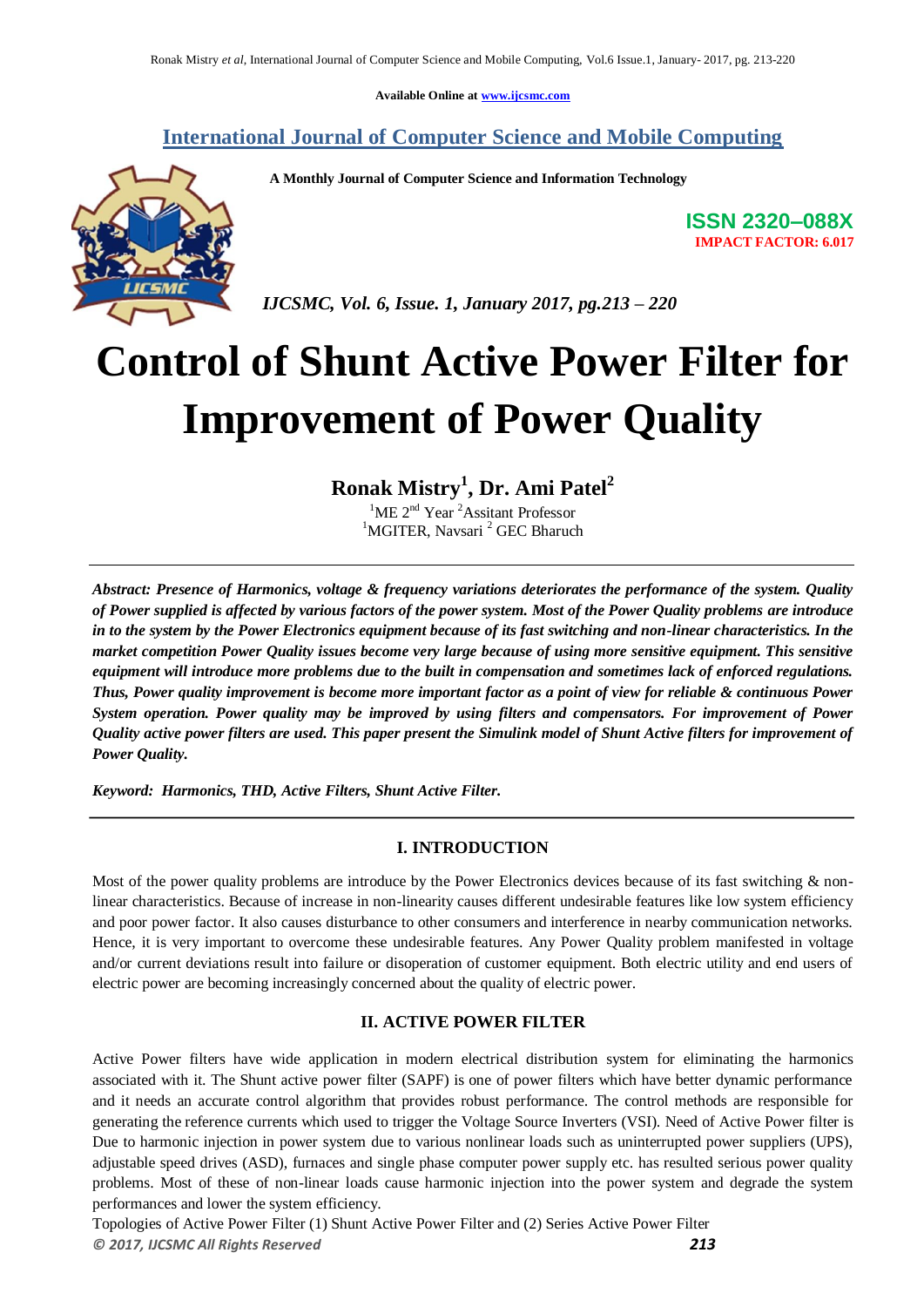#### **III. SHUNT ACTIVE POWER FILTER**

Fig.1 shows the basic block diagram of the shunt active filter, it is highly reliable with adequate compensation abilities. Shunt active filter has the capability for compensating load harmonic currents and reactive power requirement of the nonlinear loads in power network. It is connected in parallel to power system network at a point of common coupling (PCC) between supply authority and consumers.



**Figure 1:** Shunt Active Filter

#### **IV. SYSTEM CONFIGURATION**

The configuration model of shunt active power filter using a voltage source converter (VSC) is shown in Fig.2. In this model; the resistance  $R_f$  in series with the voltage source inverter represents the sum of the coupling inductor resistance losses and the inverter conduction losses. The inductance  $L_f$  represents the leakage inductance of the coupling inductor. The sum of the switching losses of the inverter and the power losses in the capacitor is represented by  $R_{dc}$  which is in shunt with the DC-link capacitor  $C_{dc}$ . In Fig. 1,  $V_{fa}$ ,  $V_{fb}$ , and  $V_{fc}$  are the three-phase Shunt Active Power Filter output voltages;  $V_{La}$ ,  $V_{Lb}$ , and  $V_{Lc}$  are the three phase bus voltages at load-side;  $i_{fa}$ ,  $i_{fb}$ , and  $i_{fc}$  are the three-phase Shunt Active Power Filter output currents.



**Figure 2:** Equivalent circuit of SAPF

#### **V. MODELING OF SHUNT ACTVE FILTER**

In order to analyses the balanced three-phase system more conveniently, the three-phase voltages and currents are converted to synchronous rotating frame by  $abc/dq0$  transformation. The  $dq$ -frame rotate with an angle  $\theta = \omega t$  from the reference axis of the *abc*-frame. By this transformation, the control problem is greatly simplified since the system variables become DC values under the balanced condition. The transformation from phase variables to d and q coordinates is given as follows:

$$
\begin{bmatrix} v_d \\ v_q \\ v_0 \end{bmatrix} = \mathbf{T} \begin{bmatrix} v_a \\ v_b \\ v_c \end{bmatrix} \tag{1}
$$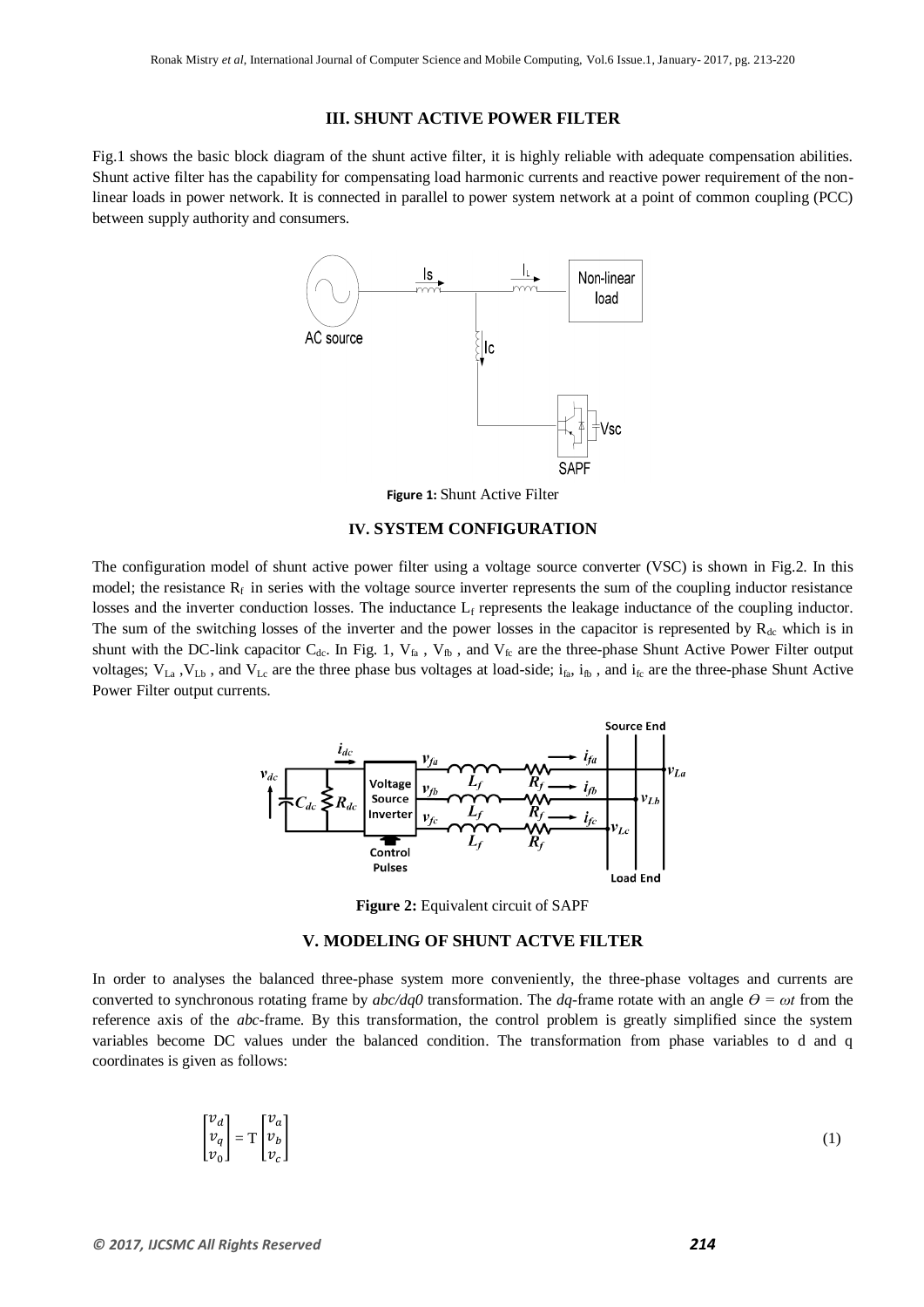Where,

$$
T = \sqrt{\frac{2}{3}} \begin{bmatrix} \cos \theta & \cos(\theta - \frac{2\pi}{3}) & \cos(\theta + \frac{2\pi}{3}) \\ \sin \theta & \sin(\theta - \frac{2\pi}{3}) & \sin(\theta + \frac{2\pi}{3}) \\ \frac{1}{\sqrt{2}} & \frac{1}{\sqrt{2}} & \frac{1}{\sqrt{2}} \end{bmatrix}
$$

A linear mathematical model for each phase of the SAPF shown in Fig.2 can be written as:

$$
L_f \frac{di_{fa}}{dt} = -R_f i_{fa} + V_{fa} - V_{La}
$$
  
\n
$$
L_f \frac{di_{fb}}{dt} = -R_f i_{fb} + V_{fb} - V_{Lb}
$$
  
\n
$$
L_f \frac{di_{fc}}{dt} = -R_f i_{fc} + V_{fc} - V_{Lc}
$$
\n(2)

Equations (2) can be written in following form:

$$
L_f \frac{d}{dt} \begin{bmatrix} i_{fa} \\ i_{fb} \\ i_{fc} \end{bmatrix} = -R_f \begin{bmatrix} i_{fa} \\ i_{fb} \\ i_{fc} \end{bmatrix} + \begin{bmatrix} V_{fa} \\ V_{fb} \\ V_{fc} \end{bmatrix} - \begin{bmatrix} V_{La} \\ V_{Lb} \\ V_{Lc} \end{bmatrix}
$$
 (3)

With *dq*-transformation from equation (1),

$$
L_f \frac{d}{dt} \left( T^{-1} \begin{bmatrix} i_{fd} \\ i_{fq} \\ i_{fo} \end{bmatrix} \right) = -R_f T^{-1} \begin{bmatrix} i_{fd} \\ i_{fq} \\ i_{fo} \end{bmatrix} + T^{-1} \begin{bmatrix} V_{fd} \\ V_{fq} \\ V_{fo} \end{bmatrix} - T^{-1} \begin{bmatrix} V_{Ld} \\ V_{Lq} \\ V_{Lo} \end{bmatrix}
$$

The above equation can be simplified as:

$$
L_f T\left(\frac{d}{dt}(T^{-1})\cdot\begin{bmatrix}i_{fd}\\i_{fq}\\i_{fo}\end{bmatrix}+(T^{-1})\frac{d}{dt}\begin{bmatrix}i_{fd}\\i_{fq}\\i_{fo}\end{bmatrix}\right) = -R_f \begin{bmatrix}i_{fd}\\i_{fq}\\i_{fo}\end{bmatrix} + \begin{bmatrix}V_{fd}\\V_{fq}\\V_{fo}\end{bmatrix} - \begin{bmatrix}V_{Ld}\\V_{Lq}\\V_{Lo}\end{bmatrix}
$$
(4)

Where,

$$
\frac{d}{dt}(T^{-1}) = \omega \sqrt{\frac{2}{3}} \begin{bmatrix} -\sin \theta & \cos \theta & 0\\ -\sin(\theta - \frac{2\pi}{3}) & \cos(\theta - \frac{2\pi}{3}) & 0\\ -\sin(\theta + \frac{2\pi}{3}) & \cos(\theta + \frac{2\pi}{3}) & 0 \end{bmatrix}
$$

$$
T \cdot \frac{d}{dt}(T^{-1}) = \omega \begin{bmatrix} 0 & 1 & 0\\ -1 & 0 & 0\\ 0 & 0 & 0 \end{bmatrix}
$$

 $\boldsymbol{d}$  $\boldsymbol{d}$ 

Applying all the above relation in equation (4)

$$
\frac{d}{dt} \begin{bmatrix} i_{fd} \\ i_{fq} \\ i_{fo} \end{bmatrix} = \begin{bmatrix} \frac{-R_f}{L_f} & \omega & 0 \\ -\omega & \frac{-R_f}{L_f} & 0 \\ 0 & 0 & \frac{-R_f}{L_f} \end{bmatrix} \begin{bmatrix} i_{fd} \\ i_{fq} \\ i_{fo} \end{bmatrix} + \frac{1}{L_f} \begin{bmatrix} V_{fd} \\ V_{fq} \\ V_{fo} \end{bmatrix} - \frac{1}{L_f} \begin{bmatrix} V_{Ld} \\ V_{Lq} \\ V_{Lo} \end{bmatrix} \tag{5}
$$

Suppose, the output voltage of the SAPF can be expressed as:

$$
v_{fd} = Kv_{dc} \cos \theta
$$
  
\n
$$
v_{fq} = Kv_{dc} \sin \theta
$$
\n(6)

Where K is a factor that relates the DC voltage to the peak phase-to-neutral voltage on the AC side;  $v_{dc}$  is the DC-link voltage;  $\alpha$  is the phase angle which the SAPF output voltage leads the bus voltage.

*© 2017, IJCSMC All Rights Reserved 215*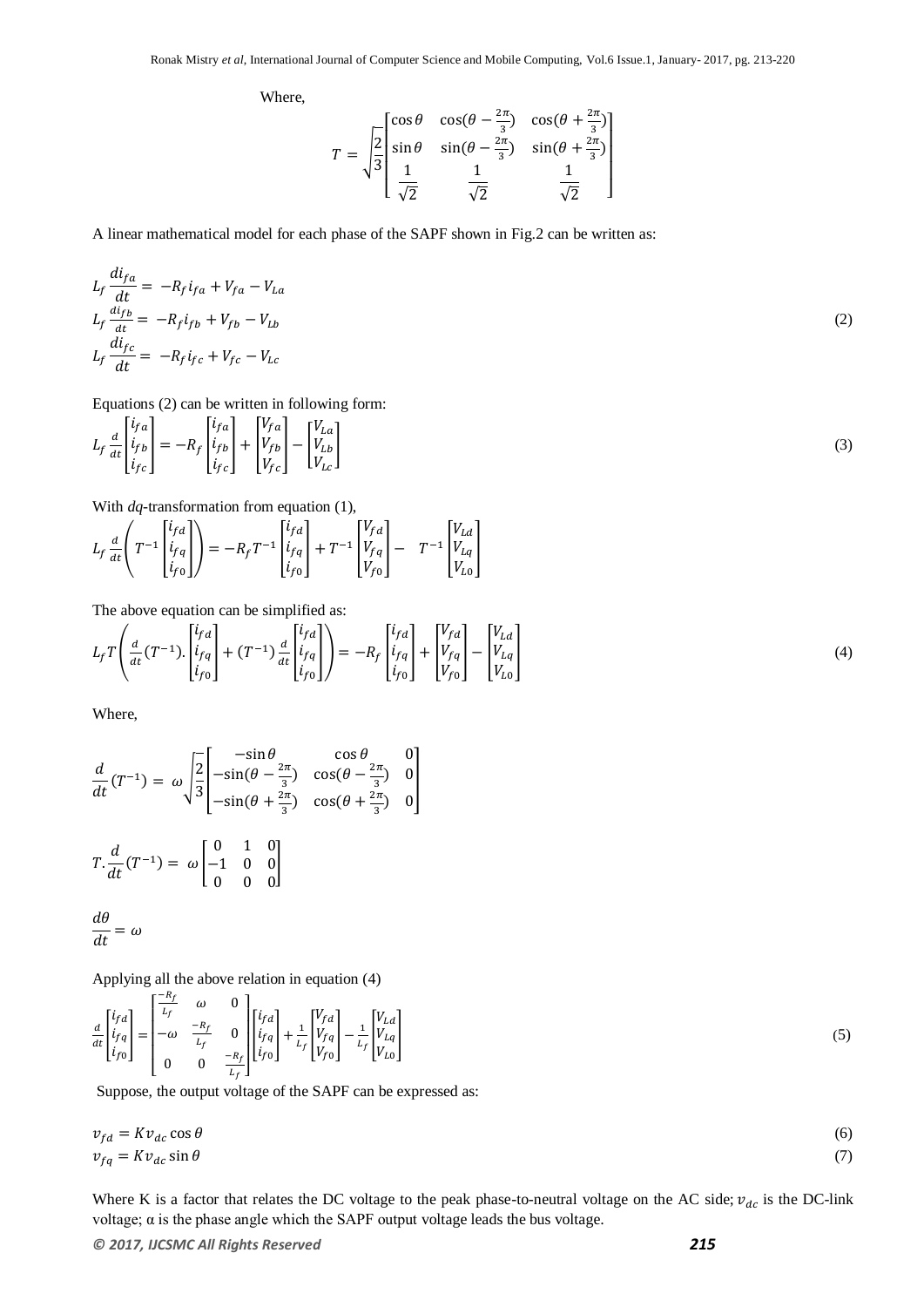Using the relation (6) and (7), the equation (5) can be modified as

$$
\frac{d}{dt} \begin{bmatrix} i_{fd} \\ i_{fq} \end{bmatrix} = \begin{bmatrix} \frac{-R_f}{L_f} & \omega & \frac{K \cos \alpha}{L_f} \\ -\omega & \frac{-R_f}{L_f} & \frac{K \sin \alpha}{L_f} \end{bmatrix} \begin{bmatrix} i_{fd} \\ i_{fq} \\ v_{dc} \end{bmatrix} - \frac{1}{L_f} \begin{bmatrix} V_{Ld} \\ V_{Lq} \\ V_{L0} \end{bmatrix} \tag{8}
$$

From the SAPF input-output power balance equation, it can be written as:  $p_{dc} = p_f$ 

Or, 
$$
v_{dc}i_c + v_{dc}i_R = v_{fa}i_{fa} + v_{fb}i_{fb} + v_{fc}i_{fc}
$$

Or, 
$$
v_{dc}C_{dc}\frac{dv_{dc}}{dt} + \frac{v_{dc}^2}{R_{dc}} = v_{fd}i_{fd} + v_{fq}i_{fq}
$$

Or, 
$$
\frac{dv_{dc}}{dt} = \frac{K \cos \alpha}{c_{dc}} i_{fd} + \frac{K \sin \alpha}{c_{dc}} i_{fq} - \frac{v_{dc}}{R_{dc}c_{dc}}
$$
(9)

From the equations (8) and (9), the relation for the dynamic model of the SAPF can be derived and is given below:  $-R_{\epsilon}$ 

$$
\frac{d}{dt} \begin{bmatrix} i_{fd} \\ i_{fq} \\ v_{dc} \end{bmatrix} = \begin{bmatrix} \frac{-R_f}{L_f} & \omega & \frac{K}{L_f} \cos \alpha \\ -\omega & \frac{-R_f}{L_f} & \frac{K}{L_f} \sin \alpha \\ \frac{K}{C_{dc}} \cos \alpha & \frac{K}{C_{dc}} \sin \alpha & \frac{1}{R_{dc} C_{dc}} \end{bmatrix} \begin{bmatrix} i_{fd} \\ i_{fq} \\ v_{dc} \end{bmatrix} - \frac{1}{L_f} \begin{bmatrix} v_{Ld} \\ v_{Lg} \\ v_{L0} \end{bmatrix} \tag{10}
$$

#### **VI. SIMULATON MODEL OF SHUNT ACTVE FILTER**

The model used in Simulink to study with Shunt Active Filter is shown below:



**Figure 3:** Simulation model of shunt active filter

Figure 4 depicts SIMULINK model of with shunt active filter, whereas Figure 3 shows the implementation details of shunt active filter which consist the four block such as Universal bridge, PQ & I-compensation, PI-controller and DC capacitor. PI-controller is connected with dc capacitor which regulates the dc voltage.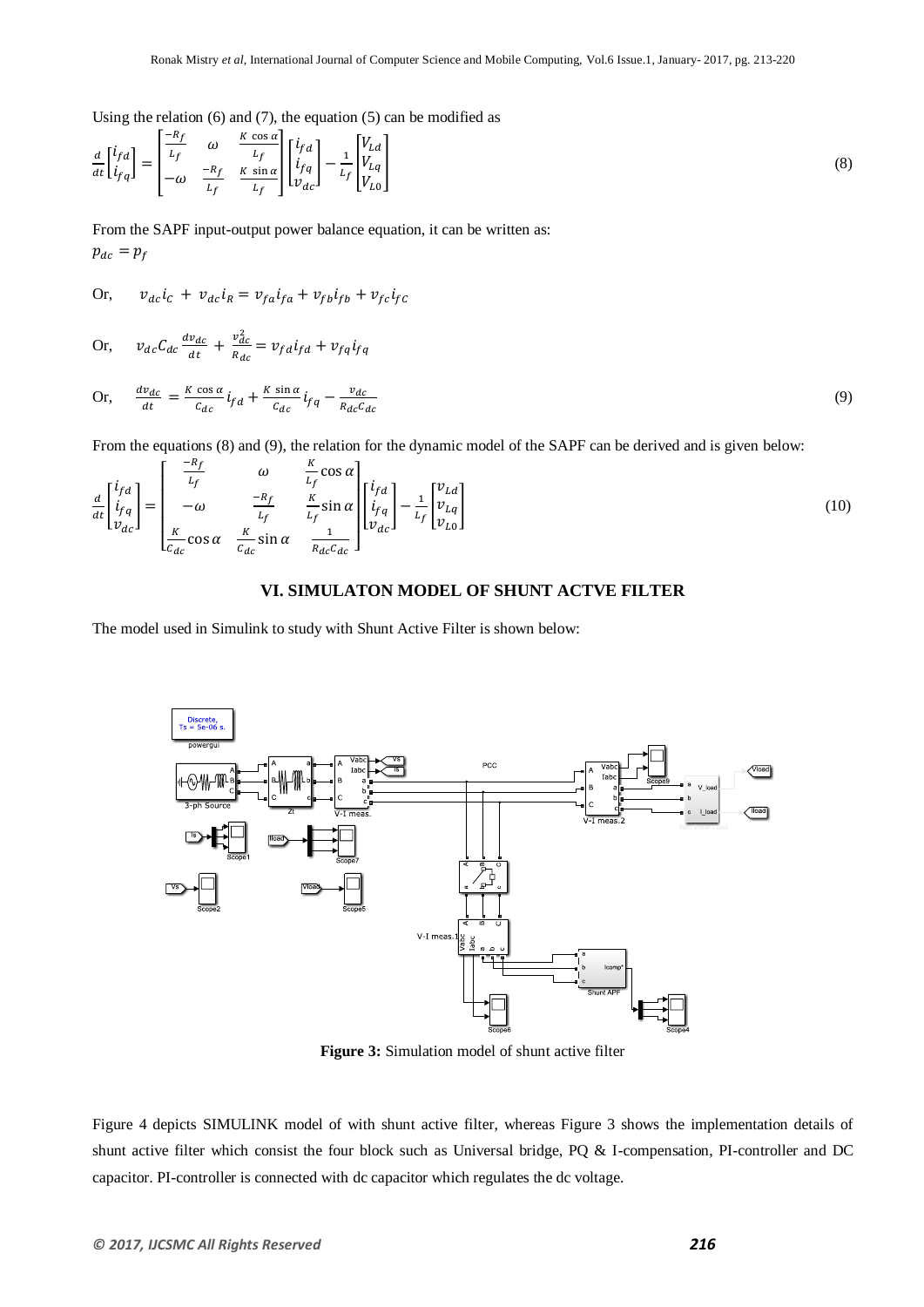

**Figure 4:** Subsystem of shunt active filter

# **VII. RESULTS AND DISCUSSION**



Fig (5) and (6) shown the waveform of source voltage and current respectively.



**Figure 6:** Waveform of Source Current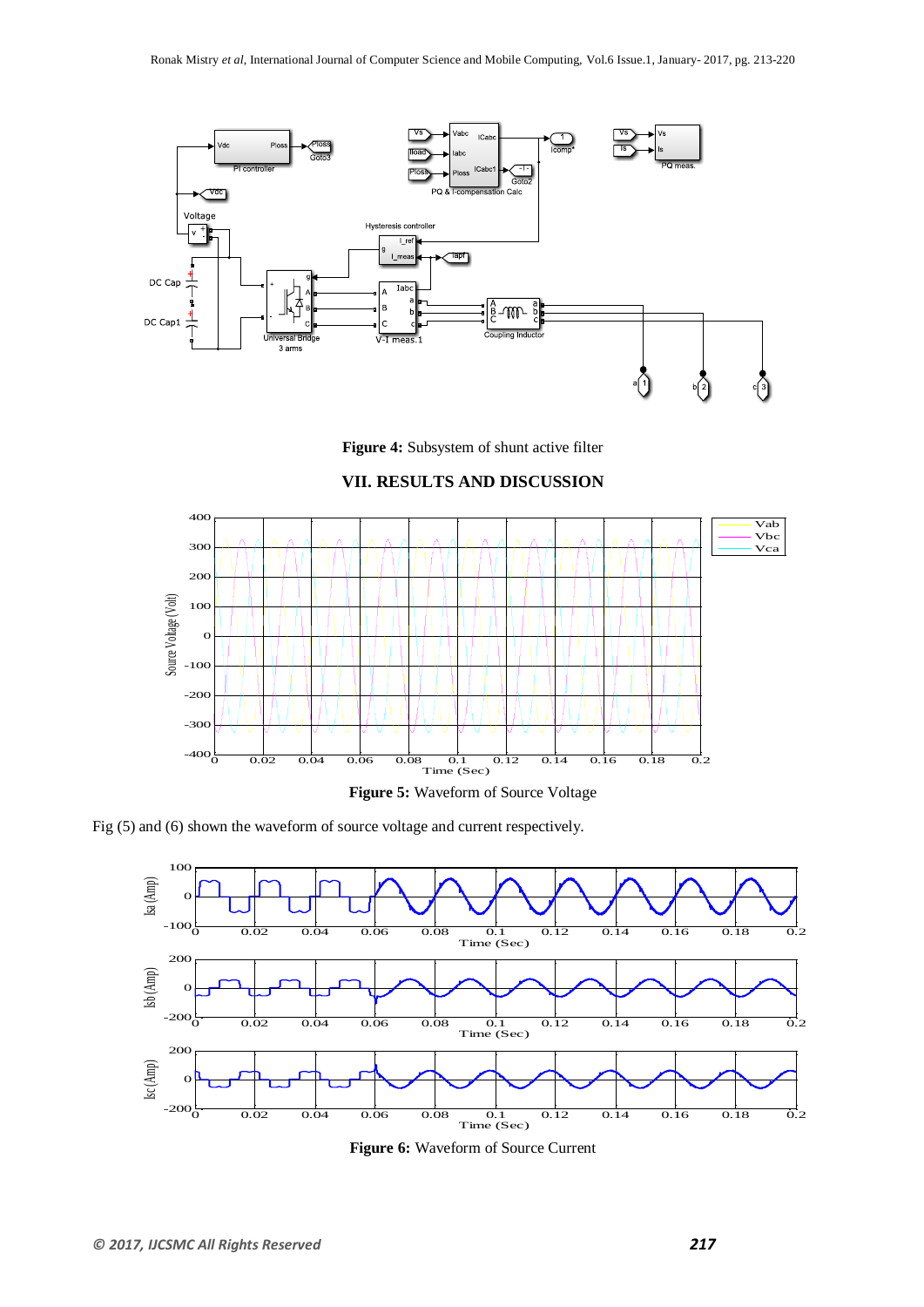

**Figure 7:** Waveform of Load Current

Figure (8) and (9) THD analysis of the load current before and after CB is ON respectively.



**Figure 8:** THD of Load Current before CB ON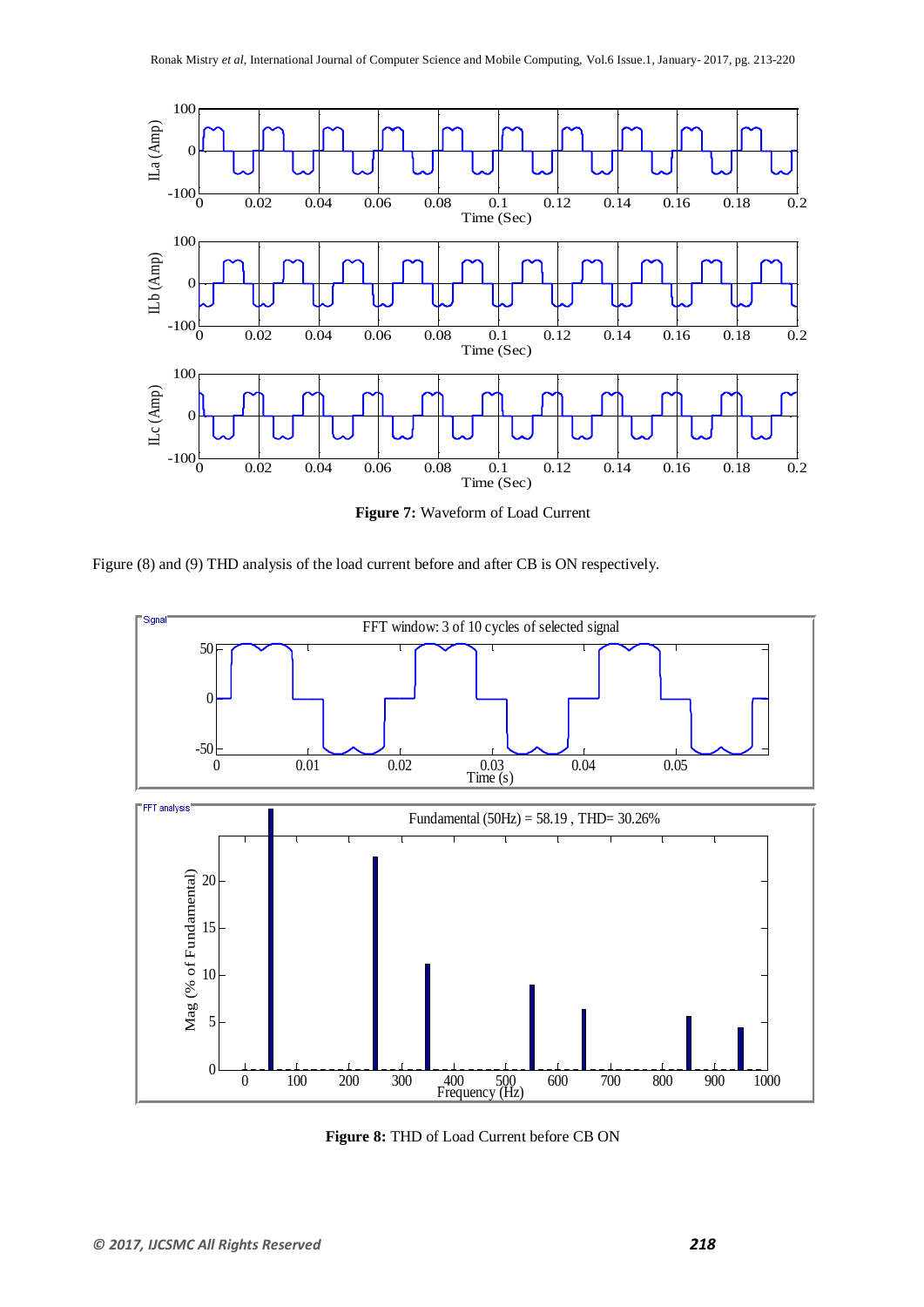

**Figure 9:** THD of Load Current after CB ON

When Shunt Active Filter is not connected to the system, the THD at the load Side is calculated as 30.26%. After Shunt Active Filter involve in to the system the THD is decrease to 30.26% to 4.42% which is shown in Table-1.

| <b>Table: 1 THD analysis</b> |
|------------------------------|
|------------------------------|

| <b>Without Shunt Active Filter</b> | $30.26\%$ |
|------------------------------------|-----------|
| <b>With Shunt Active Filter</b>    | 4.48%     |

#### **VIII. CONCLUSION**

Performance of shunt active power filter is checked with the use of MATLAB software. In the proposed scheme one type of load has been considered as nonlinear loads. Fig. 9 shows the performance of shunt active power filter under restive rectifier load. In this case the before the insertion of the shunt active power filter, Total Harmonic Distortion (THD) of source current was 30.26 % and after the insertion it comes down up to 4.42 %. Output result of load current for this case is shown in fig. 7.The shunt active filter was inserted at 0.06 second in the system.

#### **IX. FUTURE WORK**

The three phase active filter based on p-q theory can be implemented for harmonic mitigation and power factor correction. The PI controllers are applied to control the injection of the compensating currents and the DC bus voltage following on the command value. The design method of these controllers is completely presented in the paper.

# **REFERENCES**

- [1] U. R. M. a. R. K, "Dynamic Modeling and Control of Shunt Active Power Filter," IEEE, 2014.
- [2] I. B. a. M. H. N. T. Musa Yusup Lada, "Simulation a Shunt Active Power Filter using MATLAB/Simulink," IEEE, pp. 371-375, 2010.
- [3] Mika Salo and Heikki Tuusa, "A novel Open Loop Control Method for a Current–Source Active Power Filter", IEEE Trans on Industrial Electronics, Vol. 50, No. 2, April 2003.
- [4] Moleykutty George and Kartik Prasad Basu, "Three-Phase Active Power Filter", 2008.